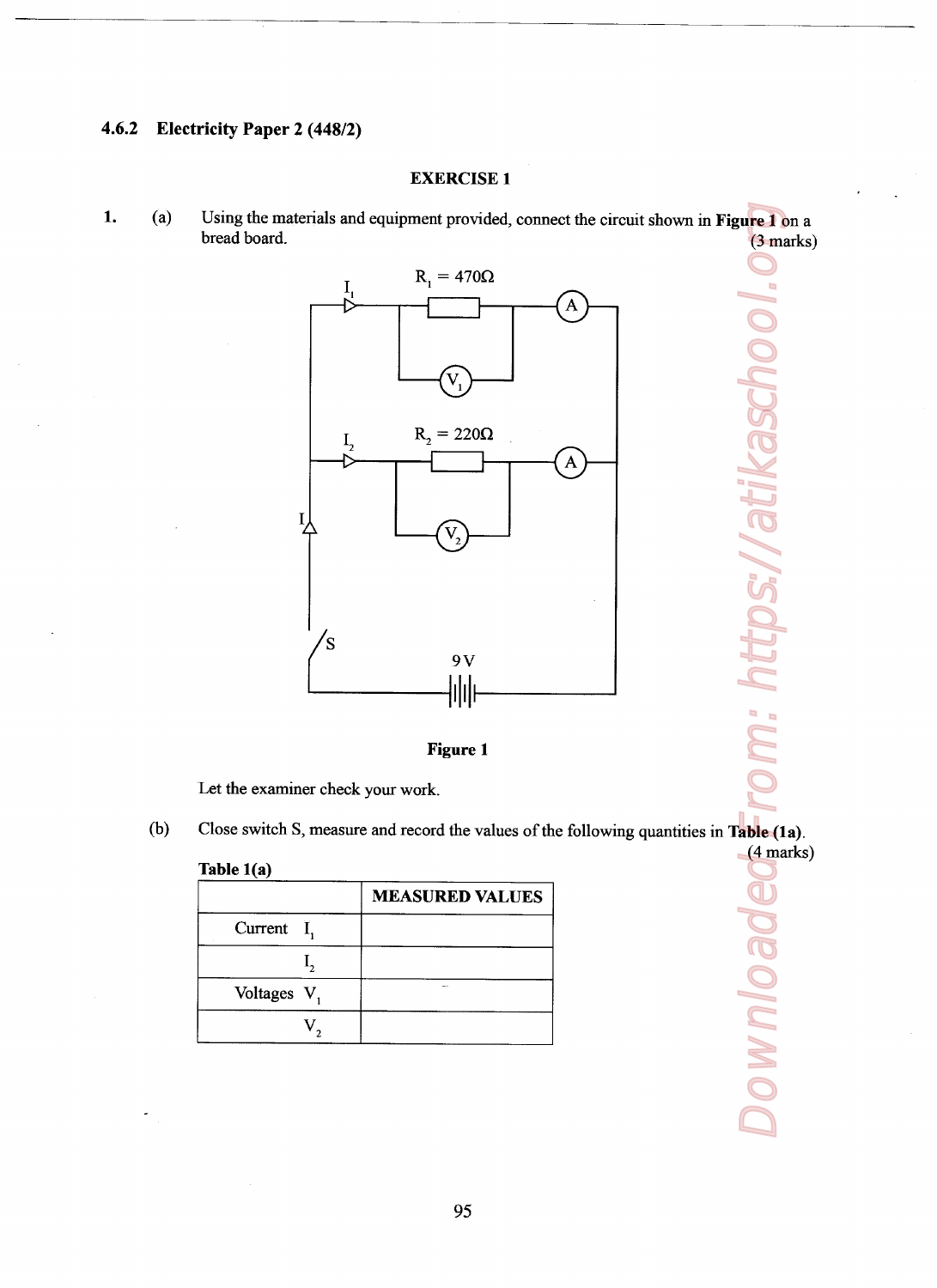$(c)$ Using the same materials provided in  $1(a)$ , connect the circuit shown in Figure 2.  $(3 marks)$ 





Let the examiner check your work.

 $(d)$ Close switch S and record the values of the following quantities in Table 1(b).

| Table 1(b)              |                        |
|-------------------------|------------------------|
|                         | <b>MEASURED VALUES</b> |
| Current I,              |                        |
|                         |                        |
| Voltages V <sub>1</sub> |                        |
|                         |                        |

State the reason for the differences between measured values obtained in Table 1(a)  $(e)$ and  $1(b)$ .  $(6$  marks)

**Download** 

(4 marks)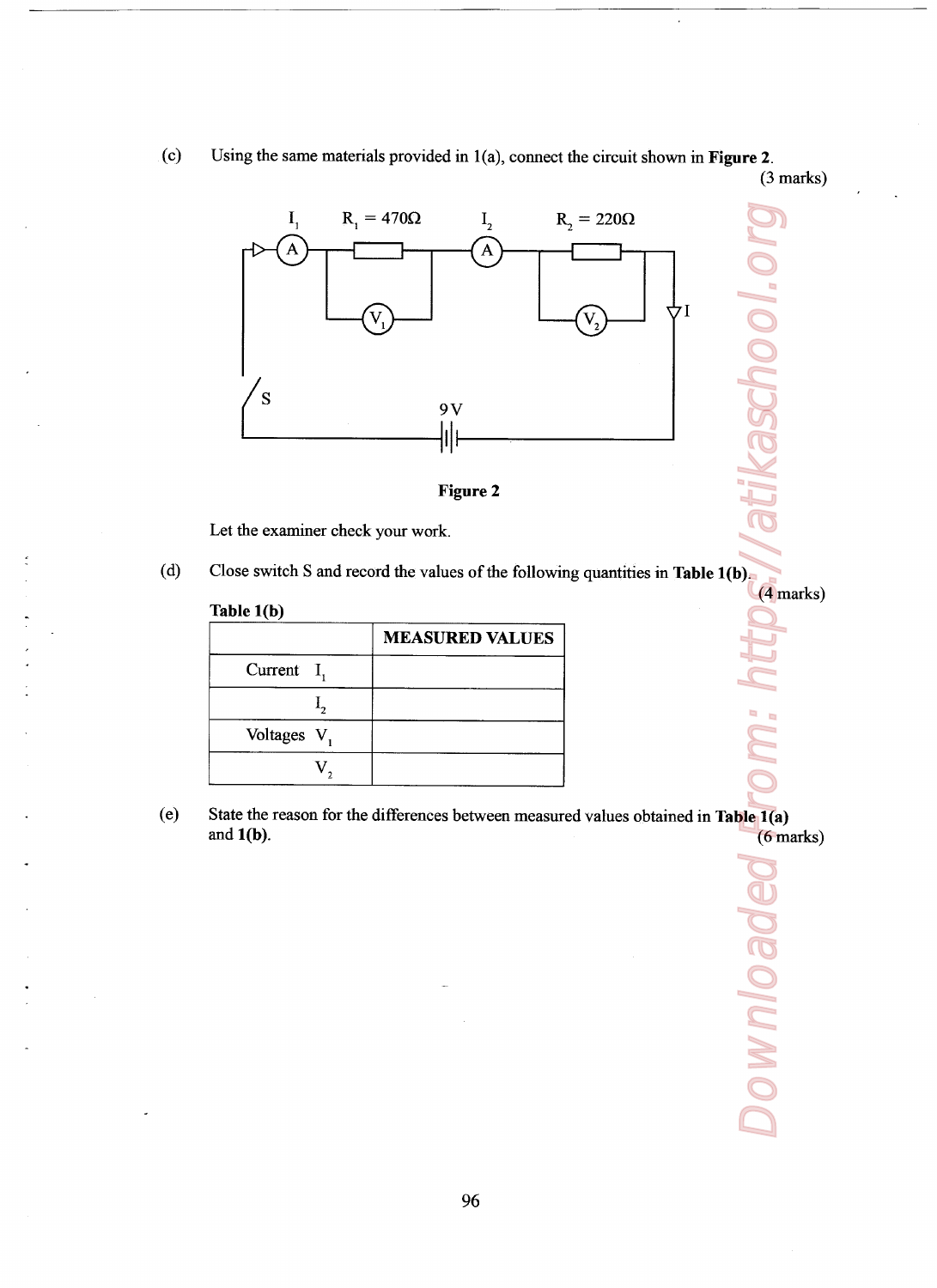## EXERCISE 2



Use the tools and materials provided to fabricate the electronic components tray shown in Figure 3.  $2.$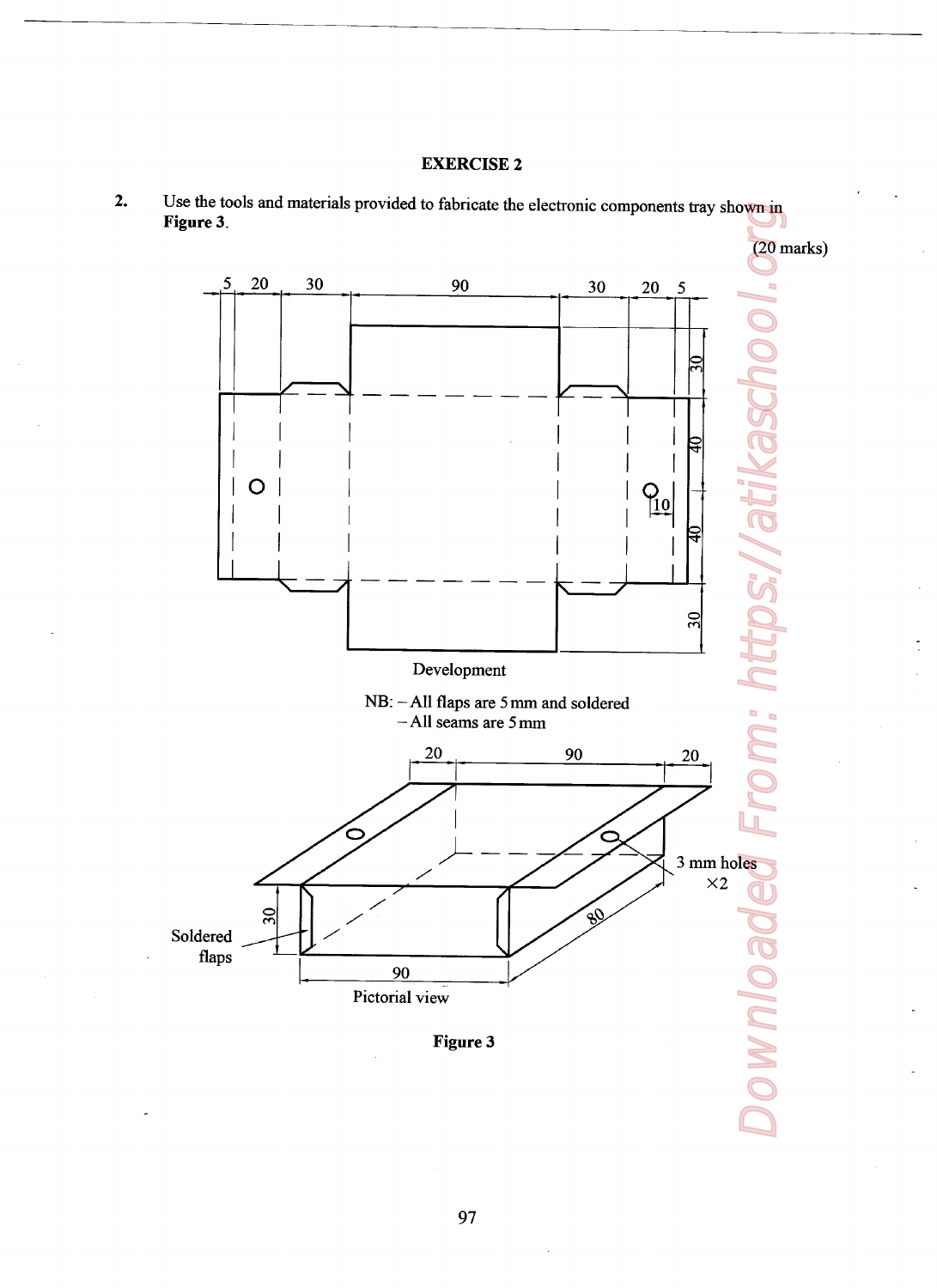### EXERCISE 3

- 3. Using the tools, materials and equipment provided, carry out the following tasks:
	- (a) Terminate the top plug to a functional electric kettle.  $(12 \text{ marks})$
	- (b) Measure and record values of resistance for each test conducted. Record your values in  $Table 2.$  (6 marks)

|                                                                     | <b>EXERCISE 3</b>                                                                      |                                           |
|---------------------------------------------------------------------|----------------------------------------------------------------------------------------|-------------------------------------------|
|                                                                     | the tools, materials and equipment provided, carry out the following tasks:            |                                           |
| Terminate the top plug to a functional electric kettle.<br>Table 2. | Measure and record values of resistance for each test conducted. Record your values in | $(12 \text{ mar})$<br>(6 <sub>mar</sub> ) |
| <b>Table 2</b>                                                      |                                                                                        |                                           |
| <b>MEASUREMENTS</b><br>Live and neutral at plug                     | <b>RESISTANCE (Ohms)</b>                                                               |                                           |
| Live and earth at plug                                              |                                                                                        |                                           |
| Neutral and earth at plug<br>Neutral at plug and kettle             |                                                                                        |                                           |
| Live at plug and kettle                                             |                                                                                        |                                           |
| Earth at plug and kettle<br>Name the tests carried out in (b).      |                                                                                        | $(2 \text{ ma})$                          |
|                                                                     |                                                                                        | $\bullet$                                 |
|                                                                     |                                                                                        |                                           |
|                                                                     |                                                                                        | $\bullet$<br>$\hskip 1.5cm \bullet$<br>N  |
|                                                                     |                                                                                        |                                           |
|                                                                     |                                                                                        |                                           |
|                                                                     |                                                                                        |                                           |
|                                                                     |                                                                                        | wnloaded Fro                              |

(c) Name the tests carried out in (b).<br>  $(2 \text{ marks})$ <br>  $(3 \text{ events})$ <br>  $(1 \text{ times})$ <br>  $(2 \text{ marks})$ <br>  $(2 \text{ marks})$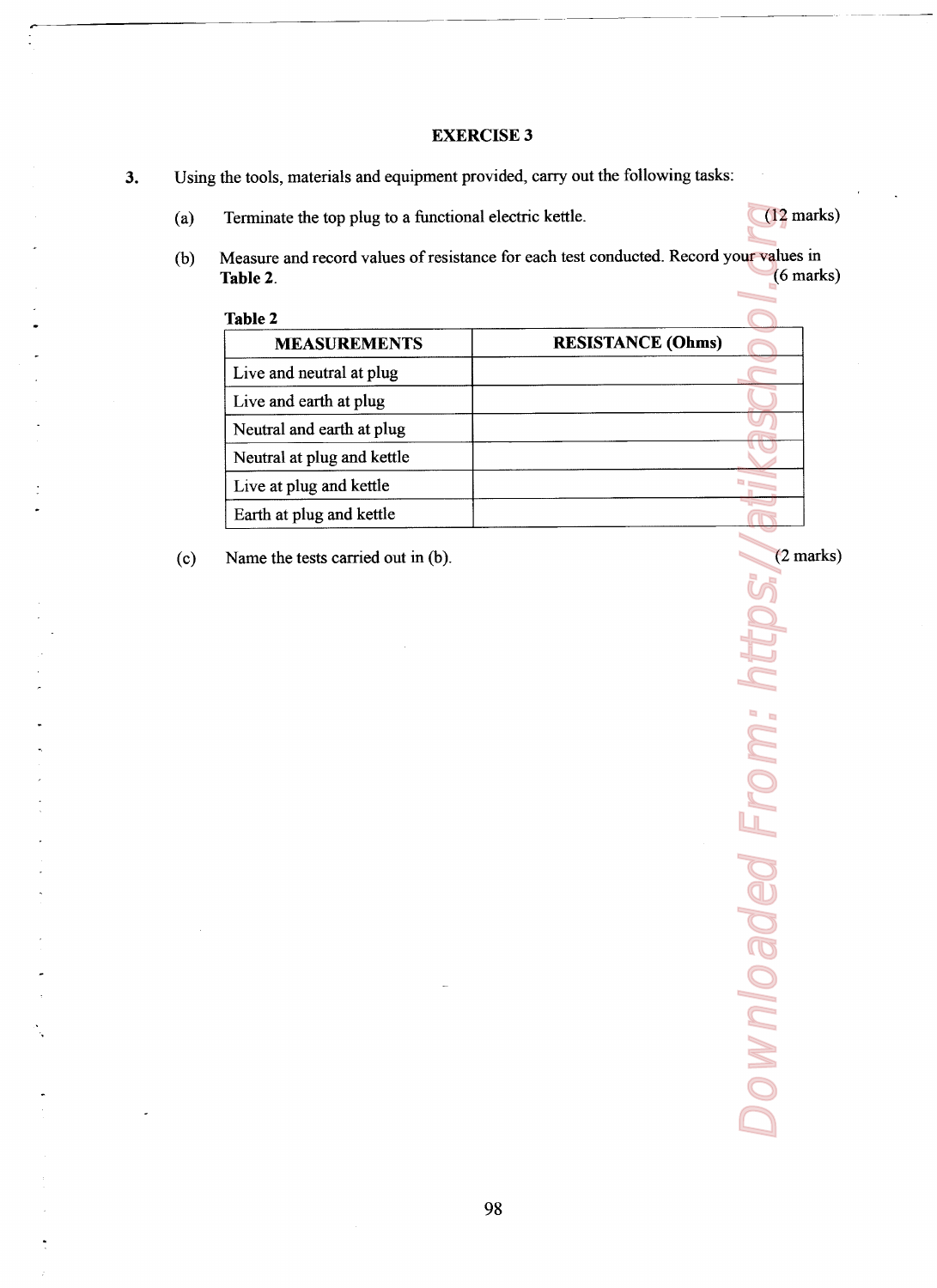### EXERCISE 4

a and the company of the control of the company of the control of the control of the control of the control of



Figure 4 shows a block diagram of the electronics circuit board provided.  $4.$ 



- (i) P and Q to <sup>9</sup> volts DC. power supply.
- (ii) A and B to <sup>a</sup> voltmeter.
- (iii) Y and Z to an ammeter.  $(3 \text{ marks})$

Let the examiner check your work.

- (h) (i) Adjust the potentiometer and for each of the corresponding value of Voltage measured; measure and record the current in Table 3.
	- (ii) For each measured and recorded values of current and Voltage; calculate the power dissipated and fill the values in Table 3. (7 marks)

Downloaded a From: https://atikaschool.org Downloade

 $\alpha$ 

.n

Š